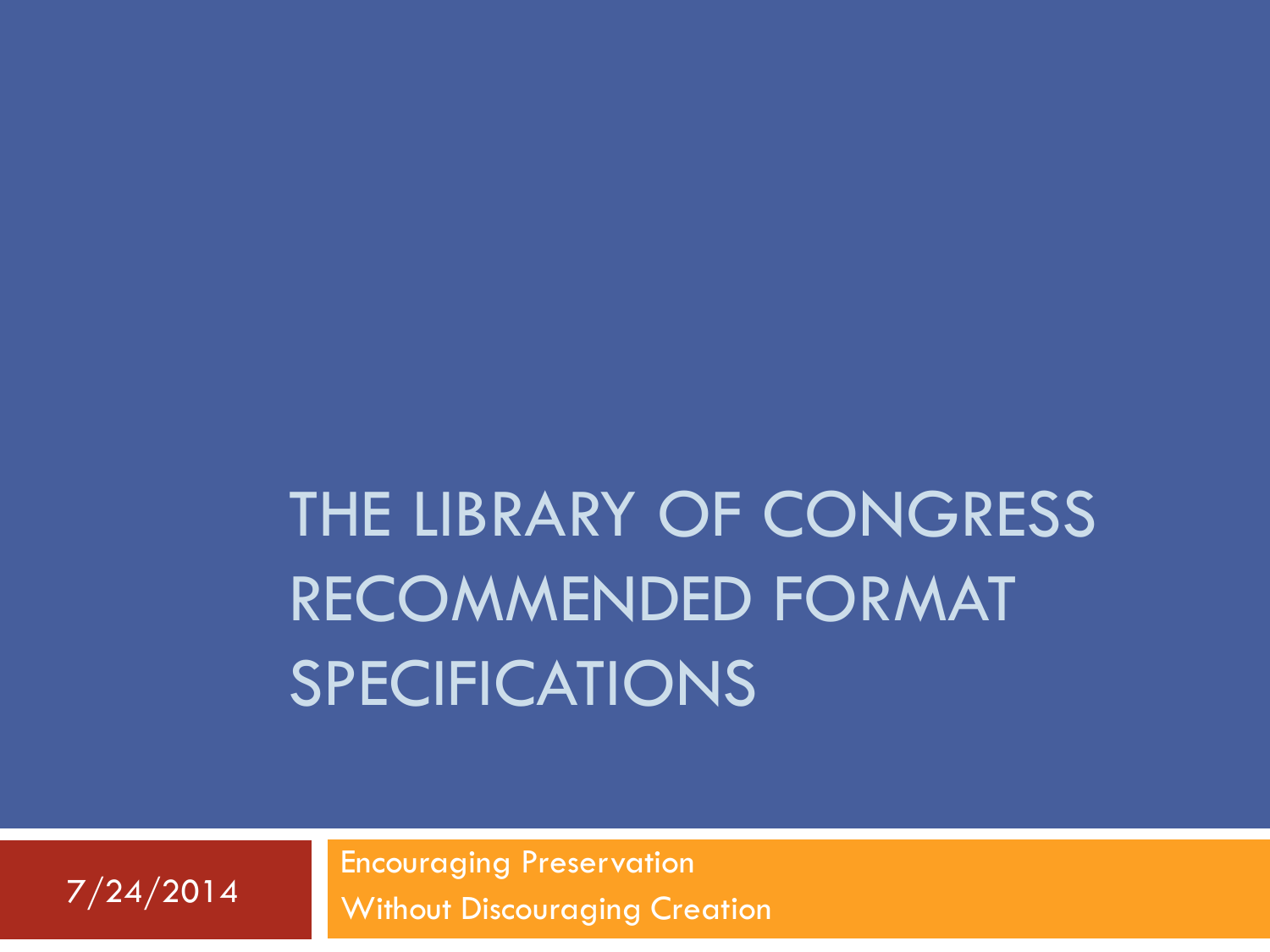#### The Library of Congress has a mission

*"…to further the progress of knowledge and creativity for the benefit of the American people"*

Which means building a collection of content that can be preserved and made available for generations to come

www.loc.gov/preservation/resources/rfs/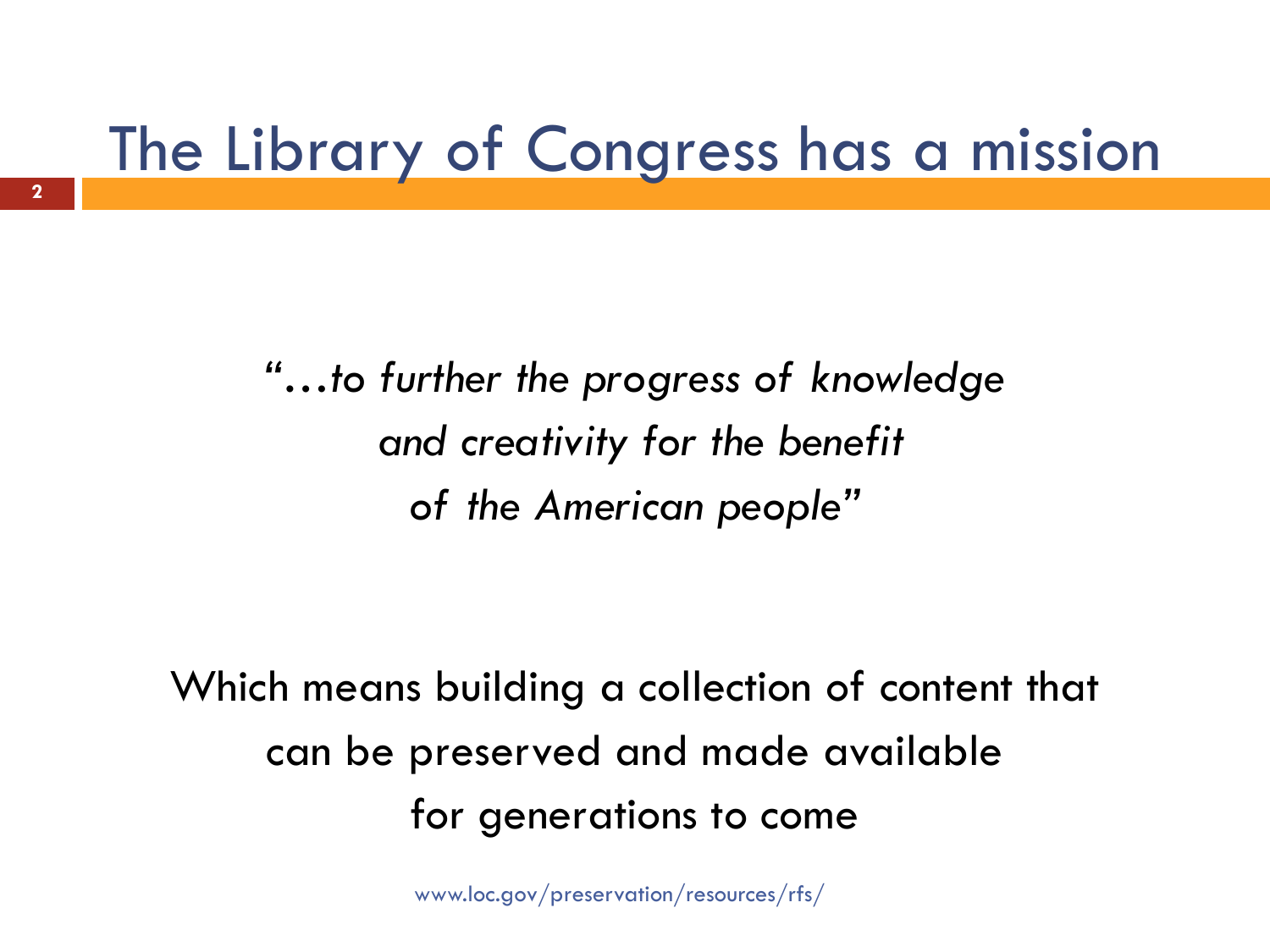### Identifying preservable content

The Library has relied traditionally on the Copyright Office's *Best Edition Statement* <http://www.copyright.gov/circs/circ07b.pdf> to determine the formats it wants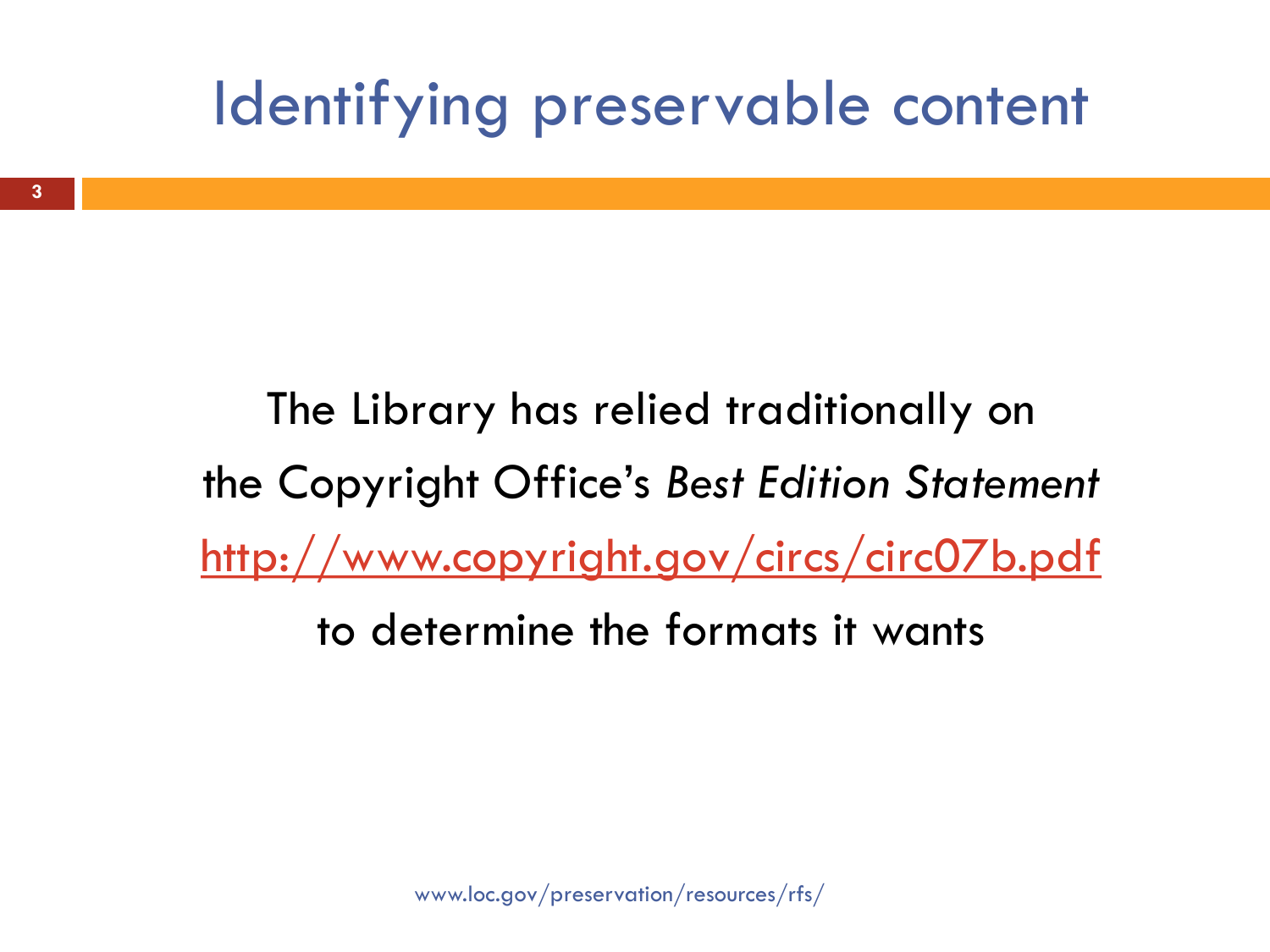# The *Best Edition Statement* has two key drawbacks

- $\Box$  Much of its description of analog formats is dated e.g. "cartridge rather than cassette"
- $\Box$  It says very little about digital formats at all

**4**

- $\blacksquare$  "Electronic Works Available Only Online" applies to serials only
- We need a more current and comprehensive set of specifications to help us identify preservable content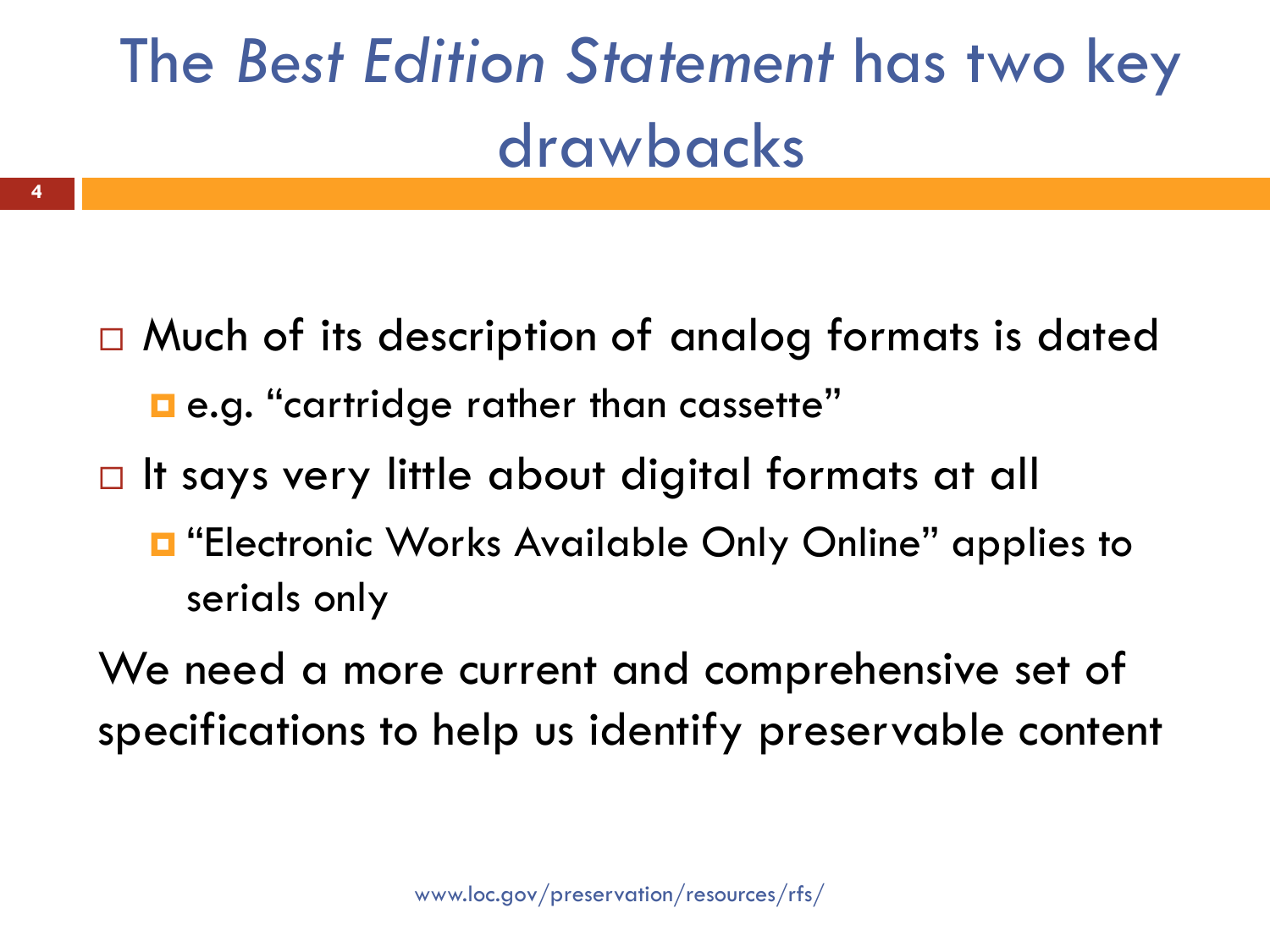### Recommended Format Specifications

The Library of Congress developed these to

- □ Serve as a set of hierarchies of the physical and technical characteristics of creative formats
- □ Apply to both analog and digital formats
- □ Seek to maximize the chances of survival and continued accessibility of that creative content well into the future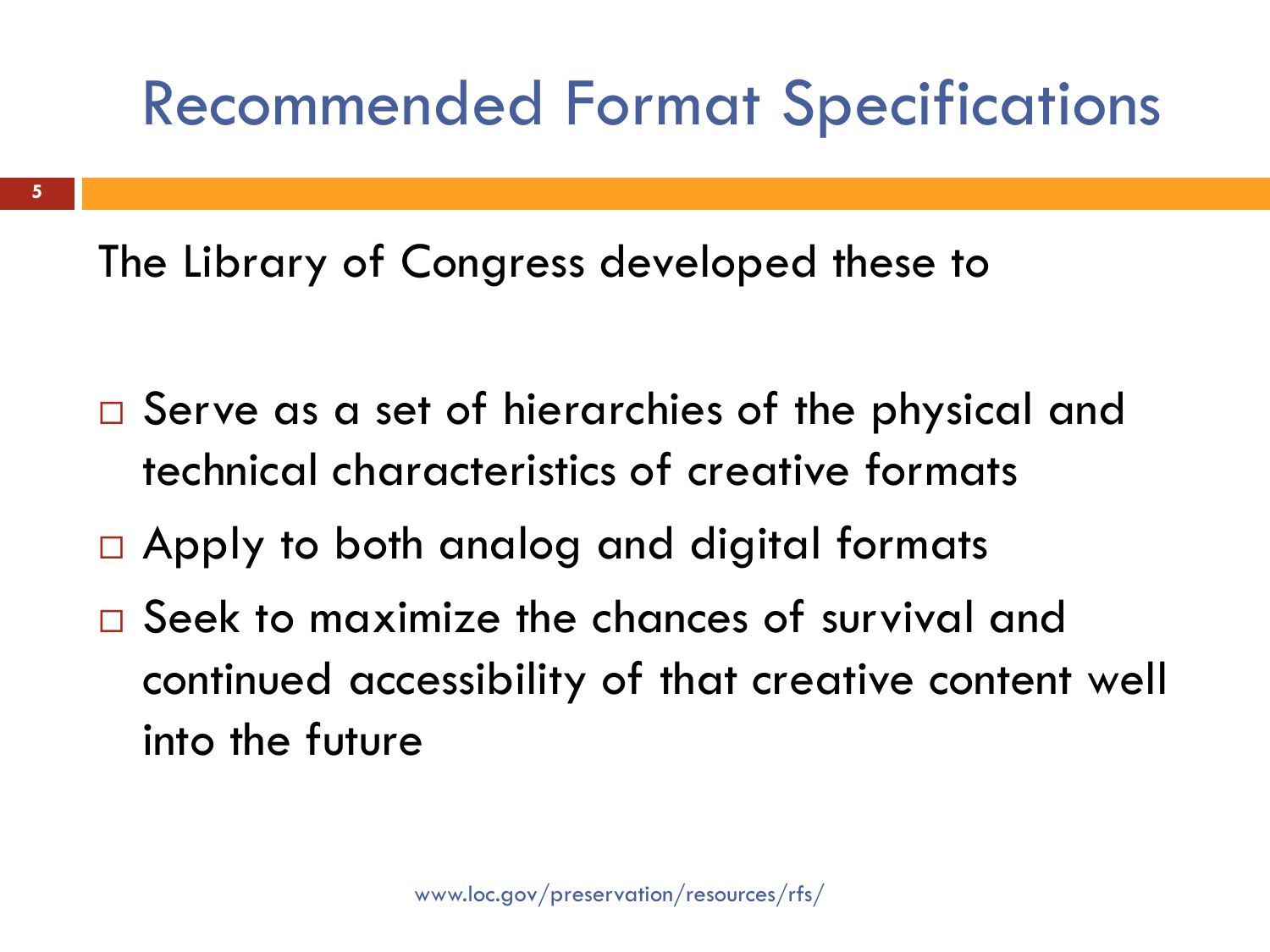### Starting the process

The Library was able to take advantage of certain strengths

- □ Current documentation already in use at the Library
	- *Best Edition Statement*
	- **□** Sustainability of Digital Formats guidelines
	- **D** Collections Policy Statements
- $\Box$  Talented staff involved in the project bringing with them specialized knowledge in crucial areas
	- Technical aspects of preservation
	- Ongoing access needs of patrons
	- **Developments in the marketplace and the publishing world**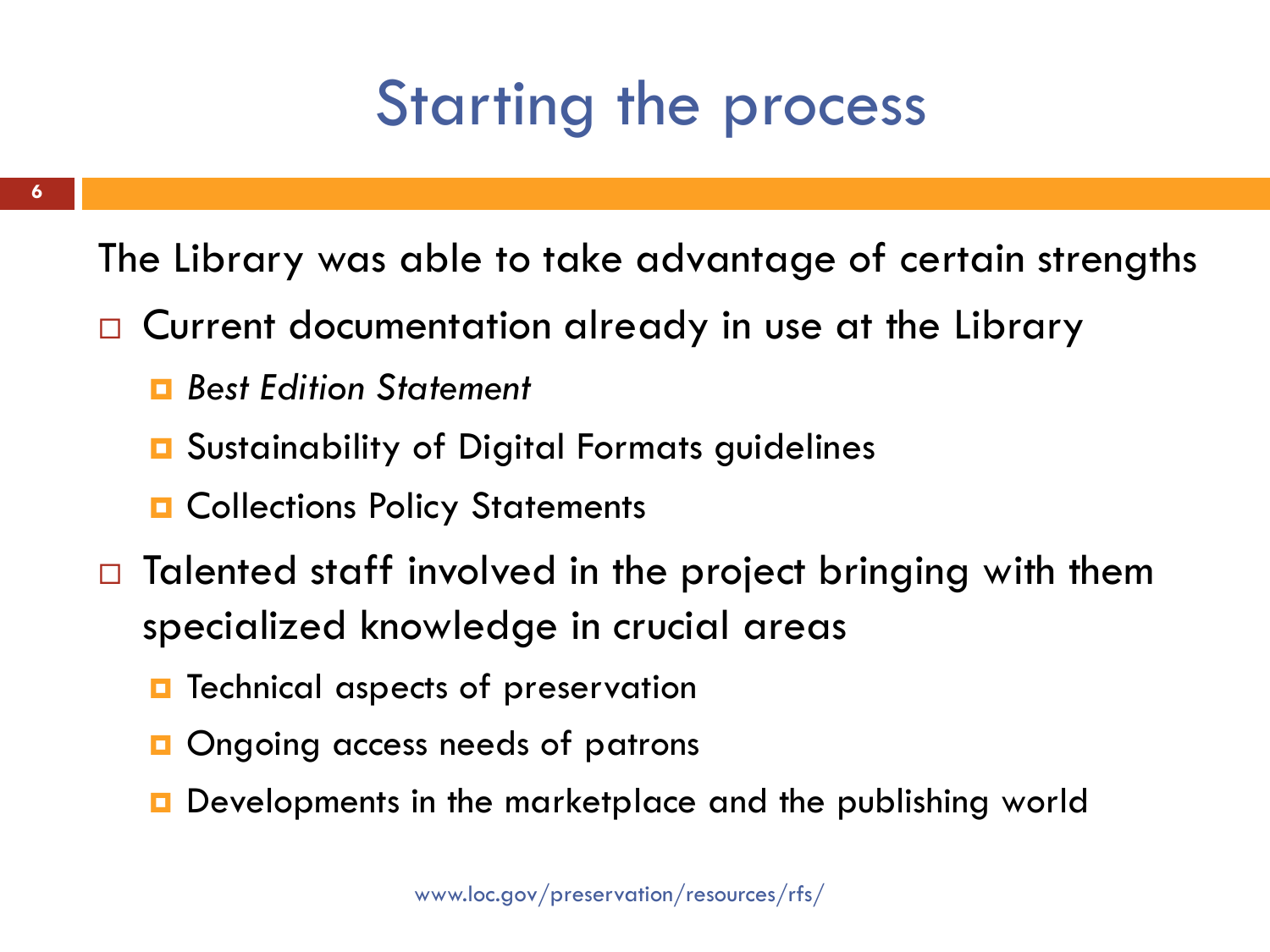### Basic structure

- We identified six basic categories of creative output
- □ Textual Works and Musical Compositions
- □ Still Image Works
- Audio Works
- □ Moving Image Works
- □ Software and Electronic Gaming and Learning
- □ Datasets/Databases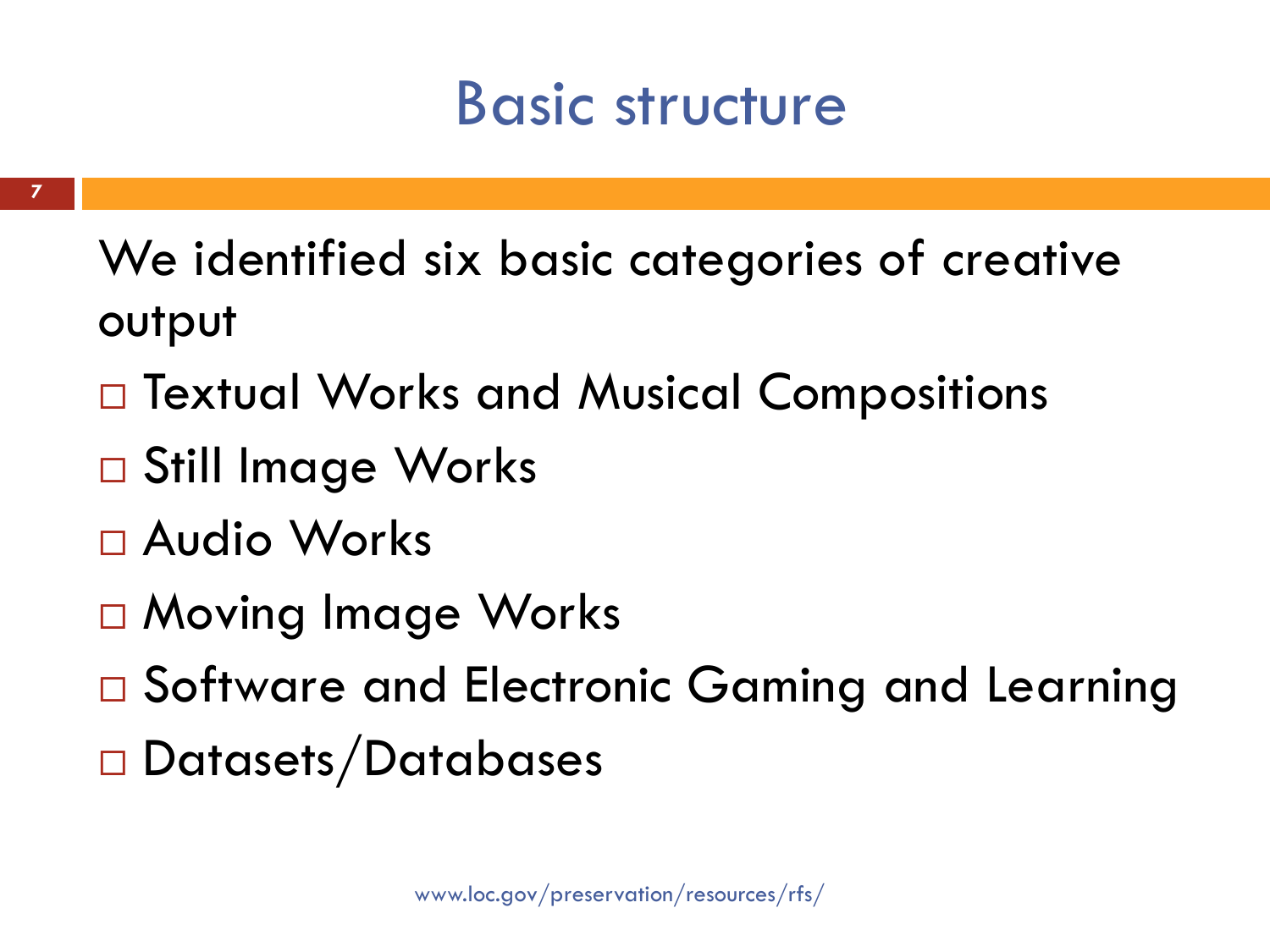### Creating the hierarchies

- □ Most categories are broken down into subgroups (e.g. Photographs – digital)
- $\Box$  Within them are attributes which affect preservation and long-term access (e.g. formats)
- $\Box$  Each attribute has a list of the different options available (e.g. TIFF, JPEG2000, etc.)
- $\Box$  Two sets of these attributes and options are offered for most subsets: Preferred and Acceptable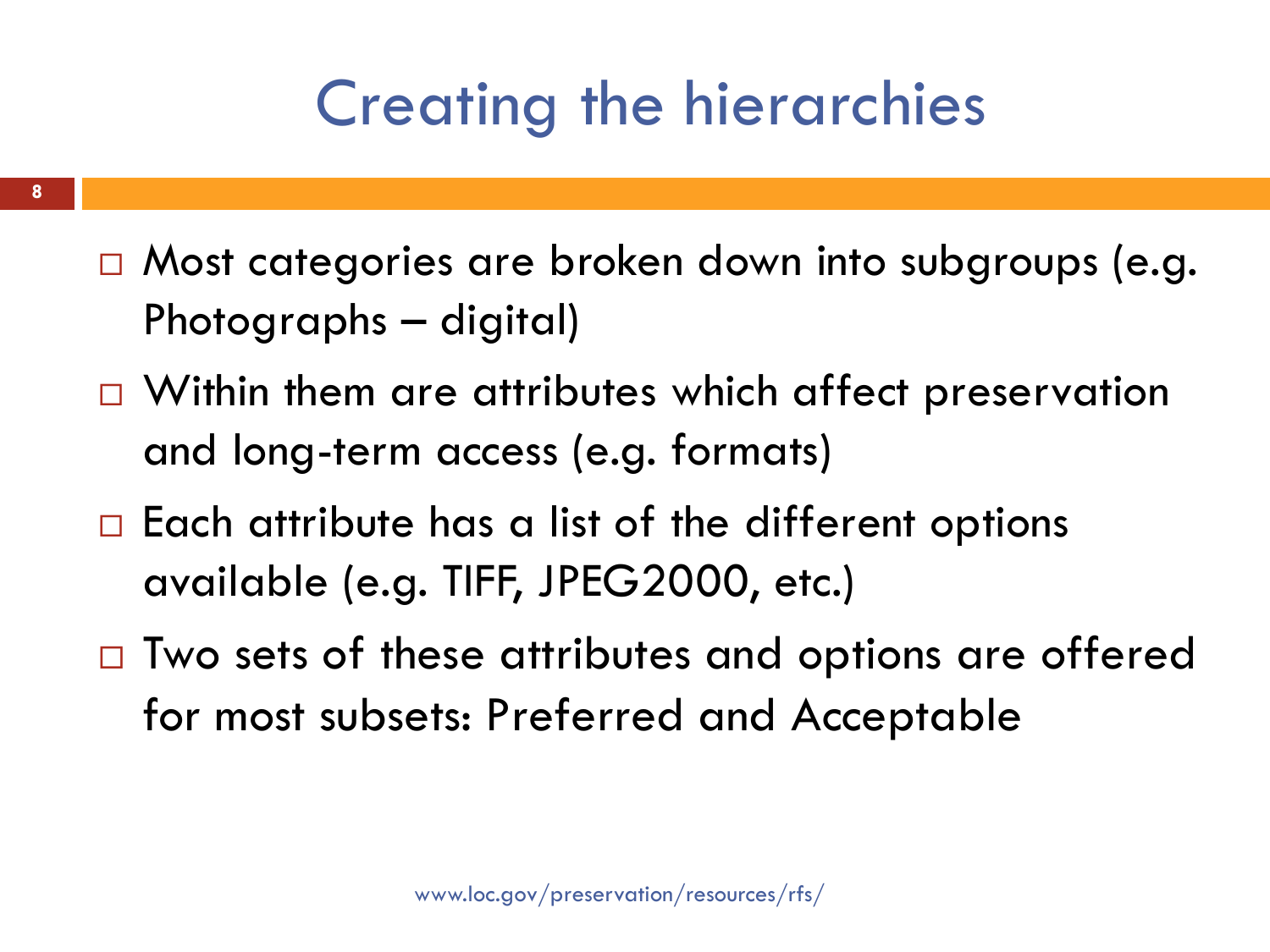# Recommended Format Specifications: caveats

- They complement the Copyright *Best Edition Statement,* they do not replace or supersede it
- $\Box$  They are not proscriptive, but acquiring and preserving content in unlisted formats will be challenging and costly
- $\Box$  They do not answer all questions raised in preservation and providing long-term access, e.g.
	- $\blacksquare$  How to receive content into a repository
	- **How to receive and use associated metadata**
	- **How to provide adequate inventory control**
	- **H** How to manage that content on an ongoing basis
	- **H** How to provide access
- $\Box$  They merely help make it easier for those questions to be answered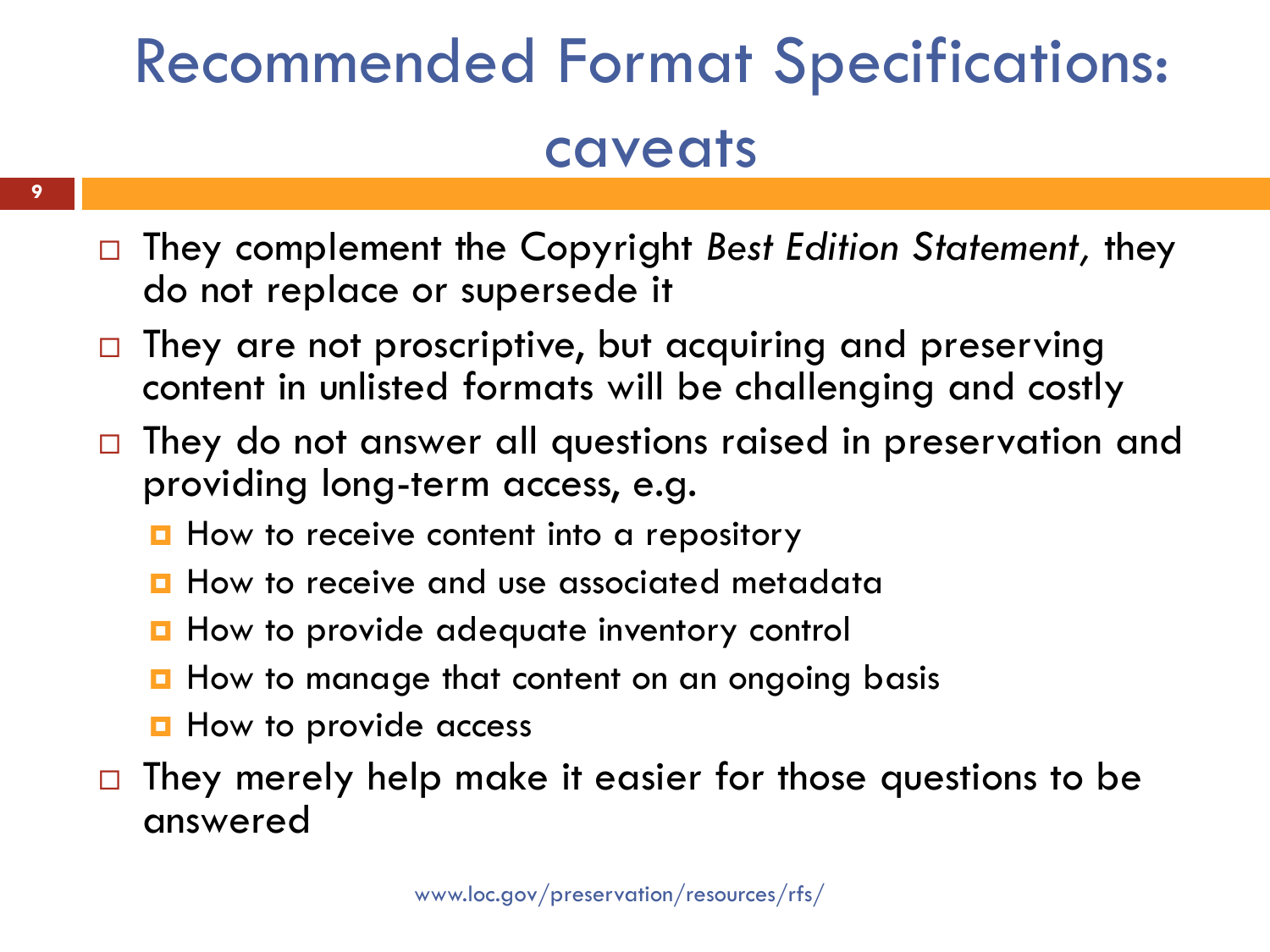## Recommended Format Specifications: internal focus

- $\Box$  The Library does not have the workflows or infrastructure in place as yet to acquire all listed formats – this will in some cases require custom design –  $but \dots$
- $\Box$  Staff can use the Specifications to inform potential acquisitions sources of formats the Library will prefer to collect, now or in the future
- □ Staff dealing with acquisitions sources can provide feedback to the Library on desired content currently available in the preferred formats
- $\Box$  And identify other formats in use of which the Library should be aware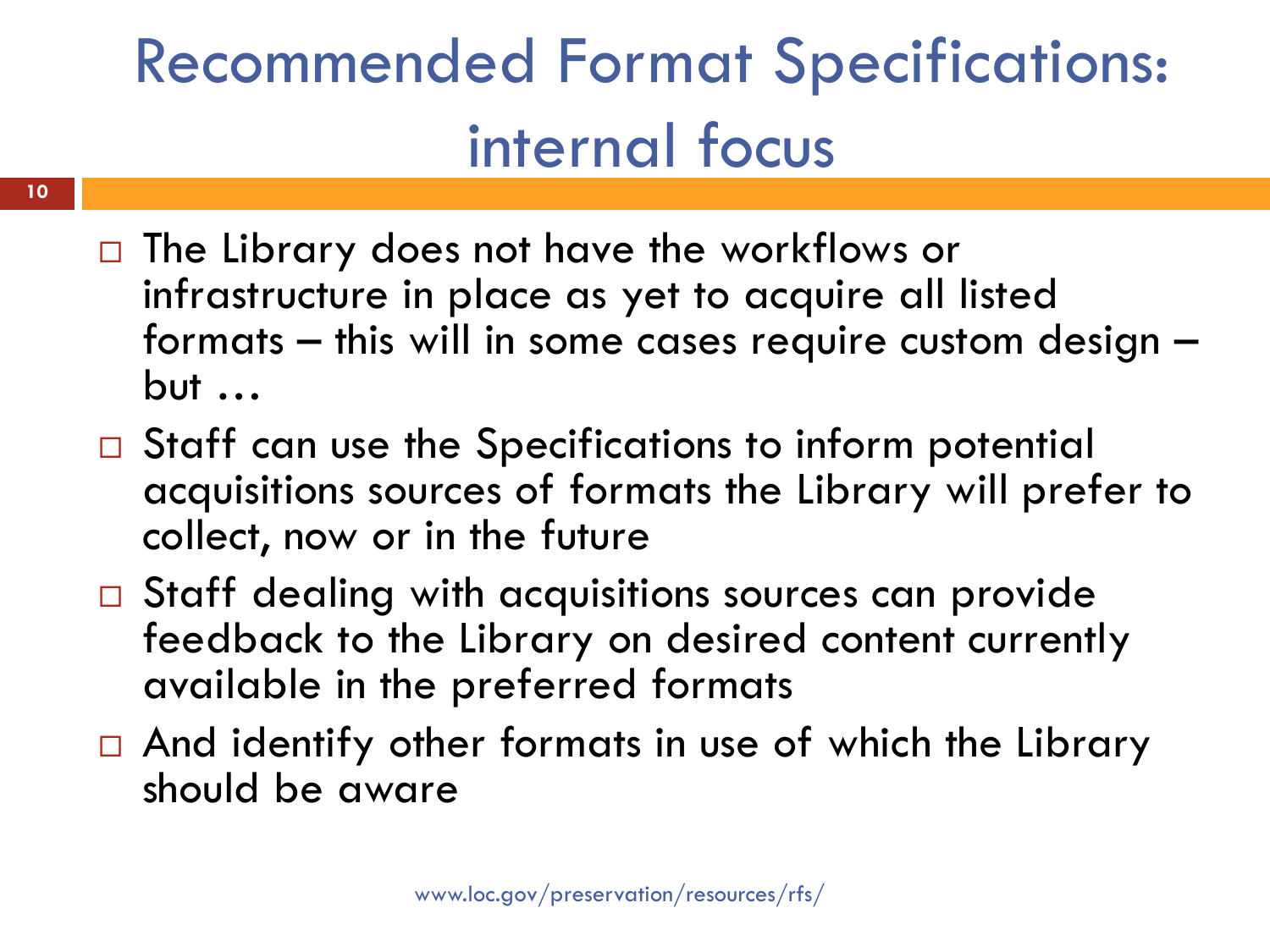## Recommended Format Specifications: external focus

- □ Use the Library's unique position and wealth of expertise to provide information useful for all stakeholders in the creative process
- $\Box$  Inform the creative, business, library and archival communities on best practices for ensuring the preservation of, and long-term access to, the creative output of the nation and the world
- $\Box$  Share the Specifications as widely as possible, so that all parties may take advantage of them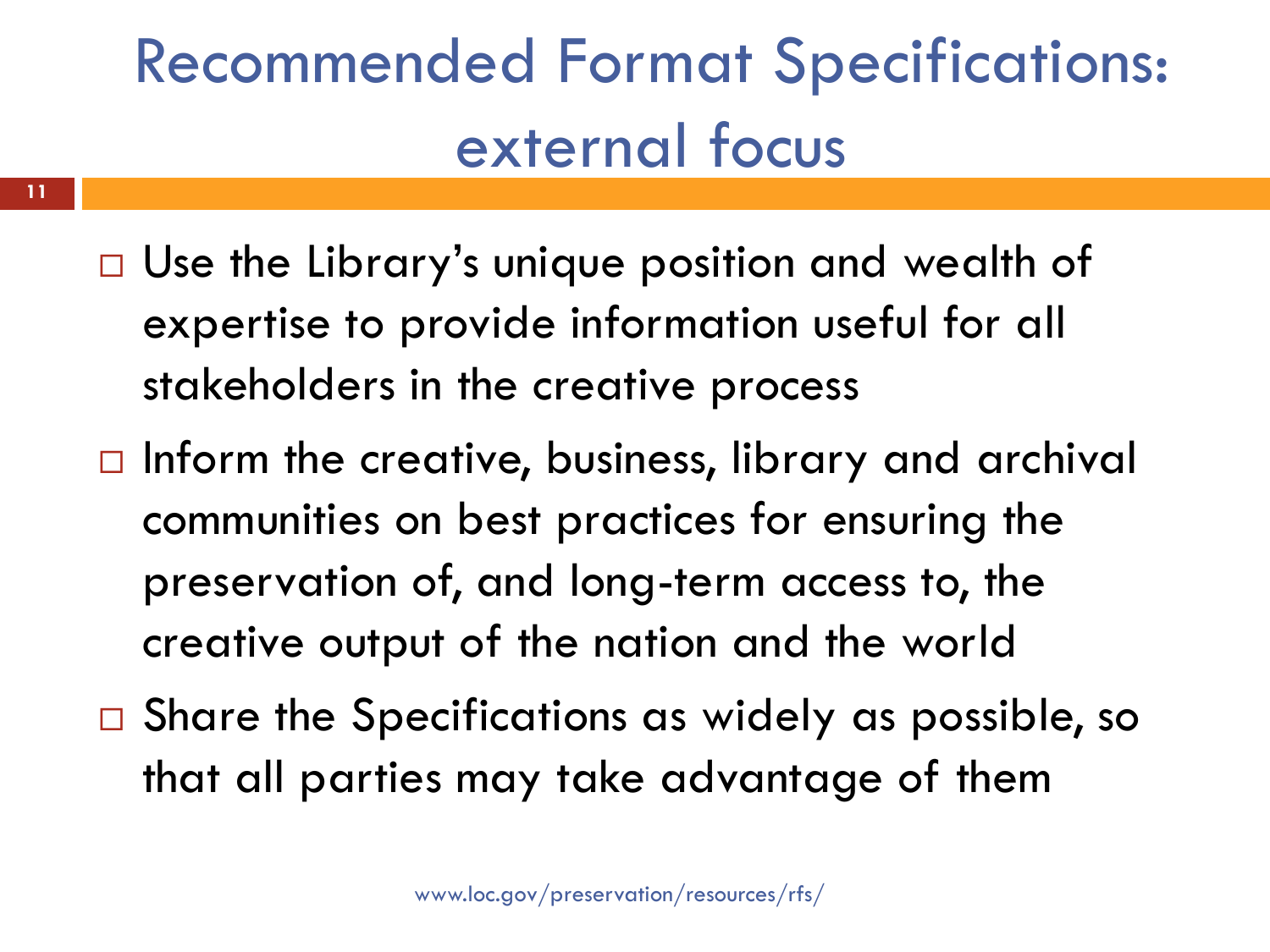### Ongoing project

- $\Box$  The Recommended Format Specifications must keep up with ongoing changes in creative output
	- **I** Input on them is requested from any and all stakeholders, e.g. publishers, producers, creative communities, vendors, libraries, etc.
	- **Each spring, permanent technical teams at the Library will** review and revise the six categories in light of all input, external and internal, they have received
	- As part of this, for 2015 the Library will focus on identifying preferred metadata schemas for inclusion
	- **Each June 30<sup>th</sup>, the Library will issue the Recommended** Format Specifications for the next twelve months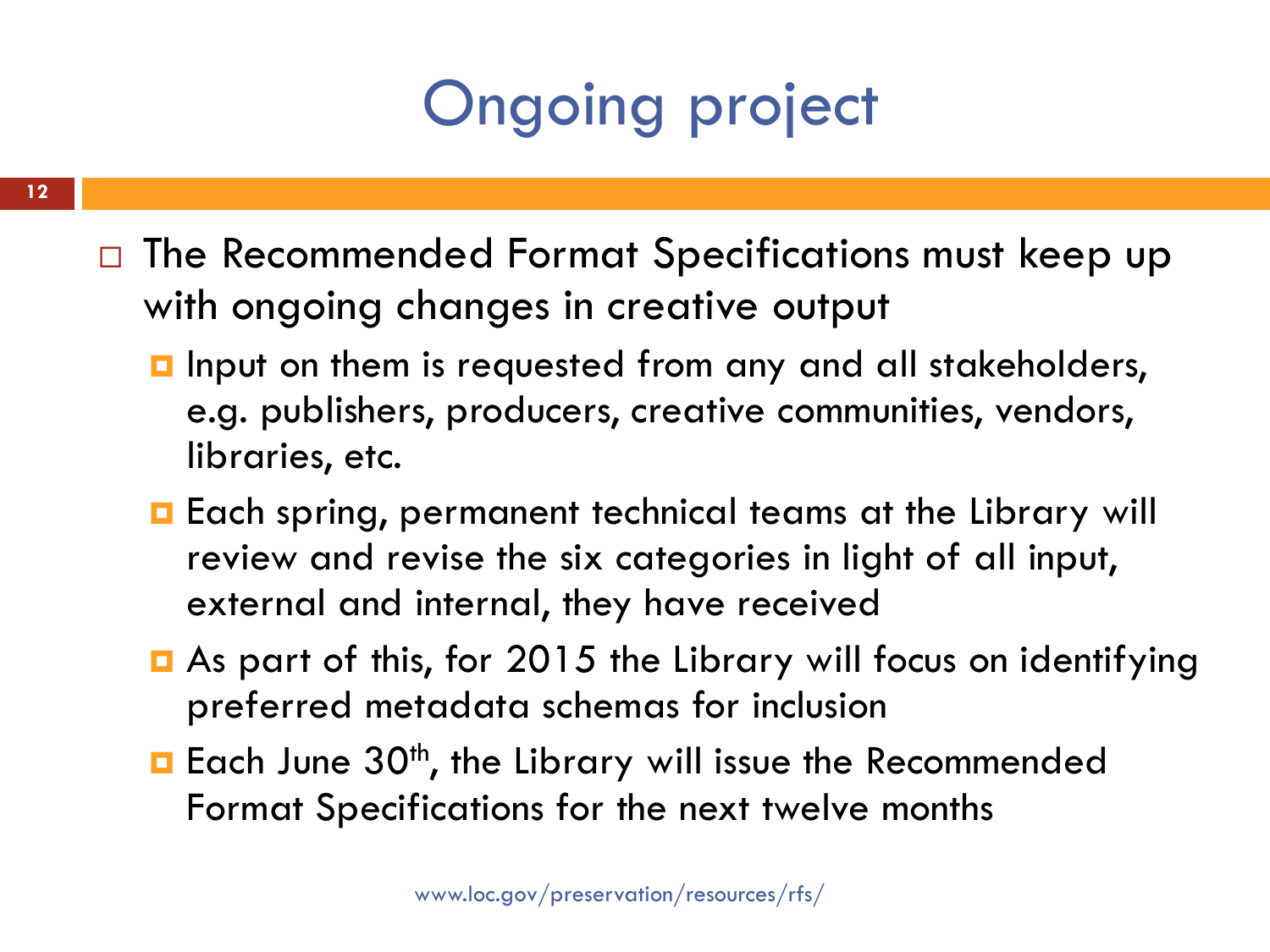#### Meet our common need

Encourage the creation, distribution and acquisition of content that will endure and remain accessible, which all involved in these processes need and from which all involved will benefit